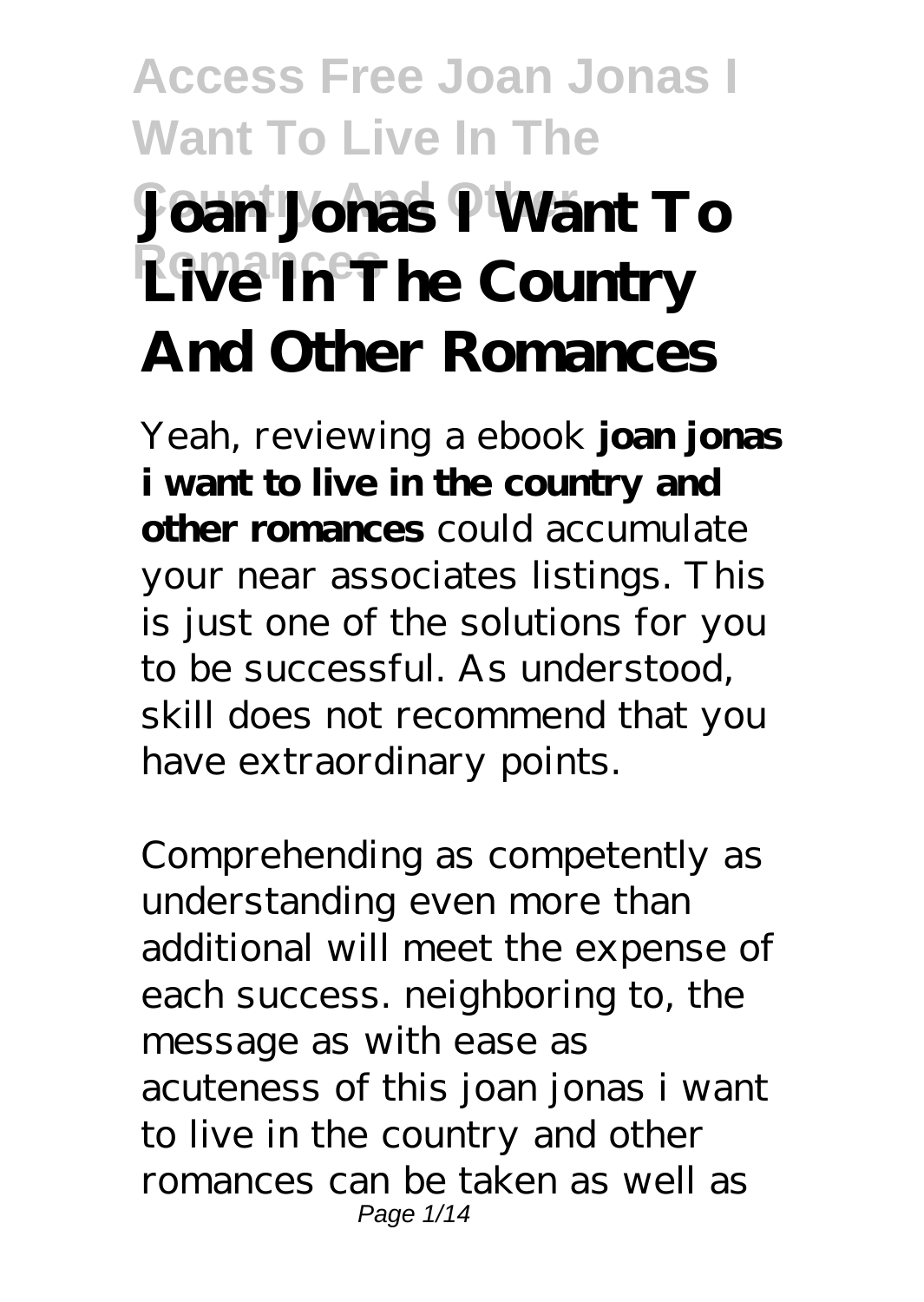picked to actnd Other

**Romances** Joan Jonas | Light Time Tales @hangarbicocca *Joan Jonas on Feminism* **Joan Jonas - Volcanic Saga - 1989** *Joan Jonas in Conversation with Marina Warner | Tate Talks* Jonas Blue - Perfect Strangers ft. JP Cooper (Official Video) *Joan Jonas Interview: Layers of Time* Joan Jonas: New York Performances | Art21 \"Extended Play\"

Joan Jonas, Moving Off the Land II. Virtual tour at Museo Nacional Thyssen-Bornemisza**21.10.2014 Reanimation | Performance by Joan Jonas and Jason Moran** *Joan Jonas – 'I'm Curious About Life' | TateShots Art in Action | Joan Jonas* Joan Jonas – BMW Tate Live: Performance Room Page 2/14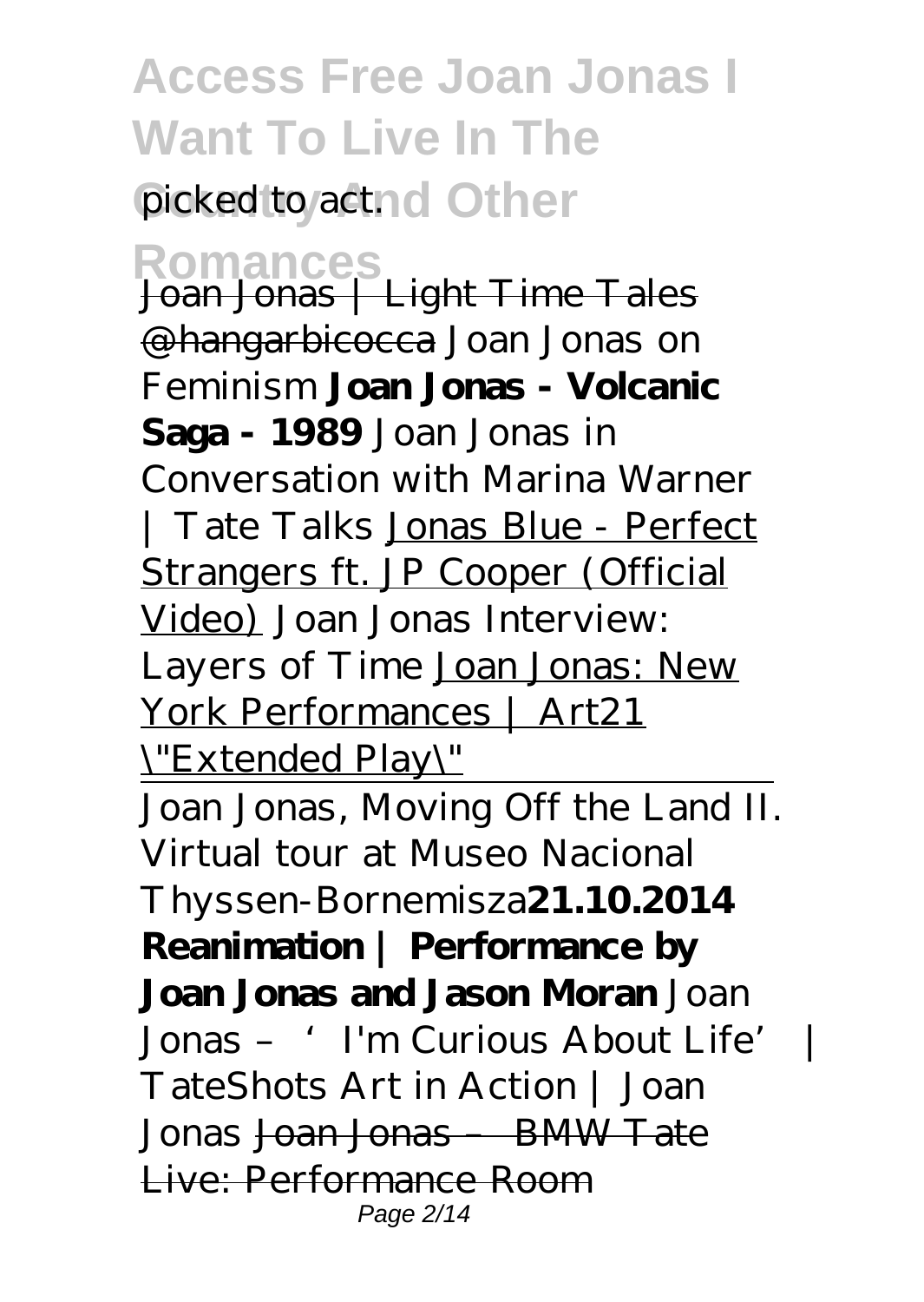**Access Free Joan Jonas I Want To Live In The Country And Other** Romances<br>
Twin Telerathy Twin Telepathy

Challenge Fun For Kids~

*蛋糕挑戰!角色扮演過家家遊戲~*

*玩具開箱~(中英文字幕)Cake*

*Challenge By Jo Channel(Subtitle) Alan Turing's favorite book* Bunny Rogers Interview: Mourning Youth **David Shrigley Interview: Advice to the Young** John Baldessari Interview: Art is Who I Am *MIRROR PIECE II Artist Damien Hirst at Tate Modern | Tate Jason Moran and Vijay Lyer masterclass at NEC Judy Chicago – 'I'm an Artist and a Troublemaker' | TateShots* Joan Jonas Interview: Advice to the Young Joan Jonas: Drawings | Art21 \"Extended Play\" Page 3/14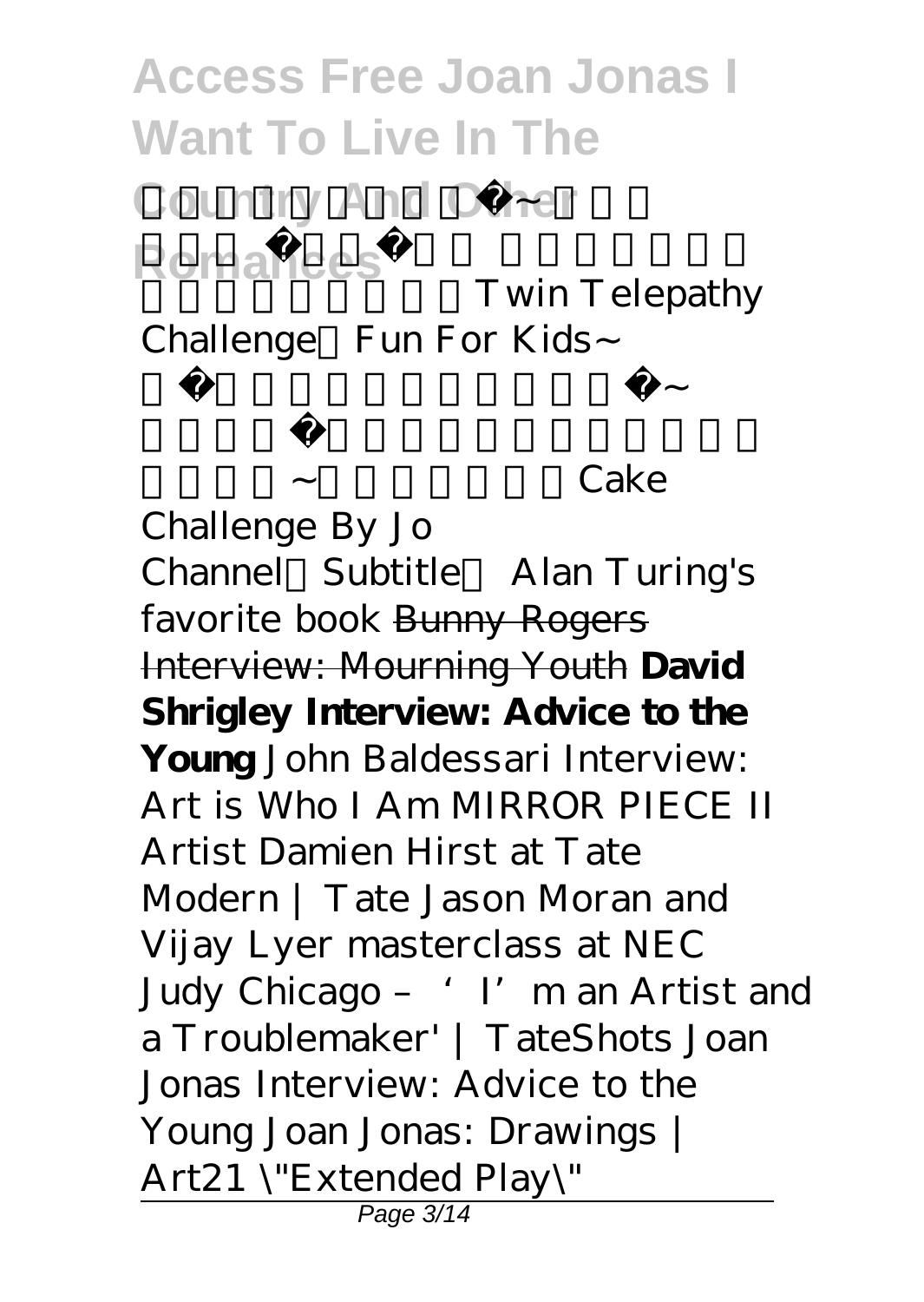**ART NOIR: A Conversation Retween Jason Moran and Joan** Jonas Exhibition Review : Joan Jonas at Tate Modern Joan Jonas explains her art and performances | LIVE ART #2 - Venice Biennale, 2015

2019 Kyoto Prize Symposium Presentation in Arts and Philosophy by Joan Jonas Joan Jonas: 1968 to the present How Animals Inspire Joan Jonas' Art – Open Studio with Jared Bowen **Joan Jonas I Want To**

Buy Joan Jonas: I Want to Live in the Country (and Other Romances) (One Work) (Sociology and Society) (Afterall Books / One Work) Illustrated by Susan Morgan (ISBN: 9781846380259) from Amazon's Book Store. Everyday low prices and free delivery on Page 4/14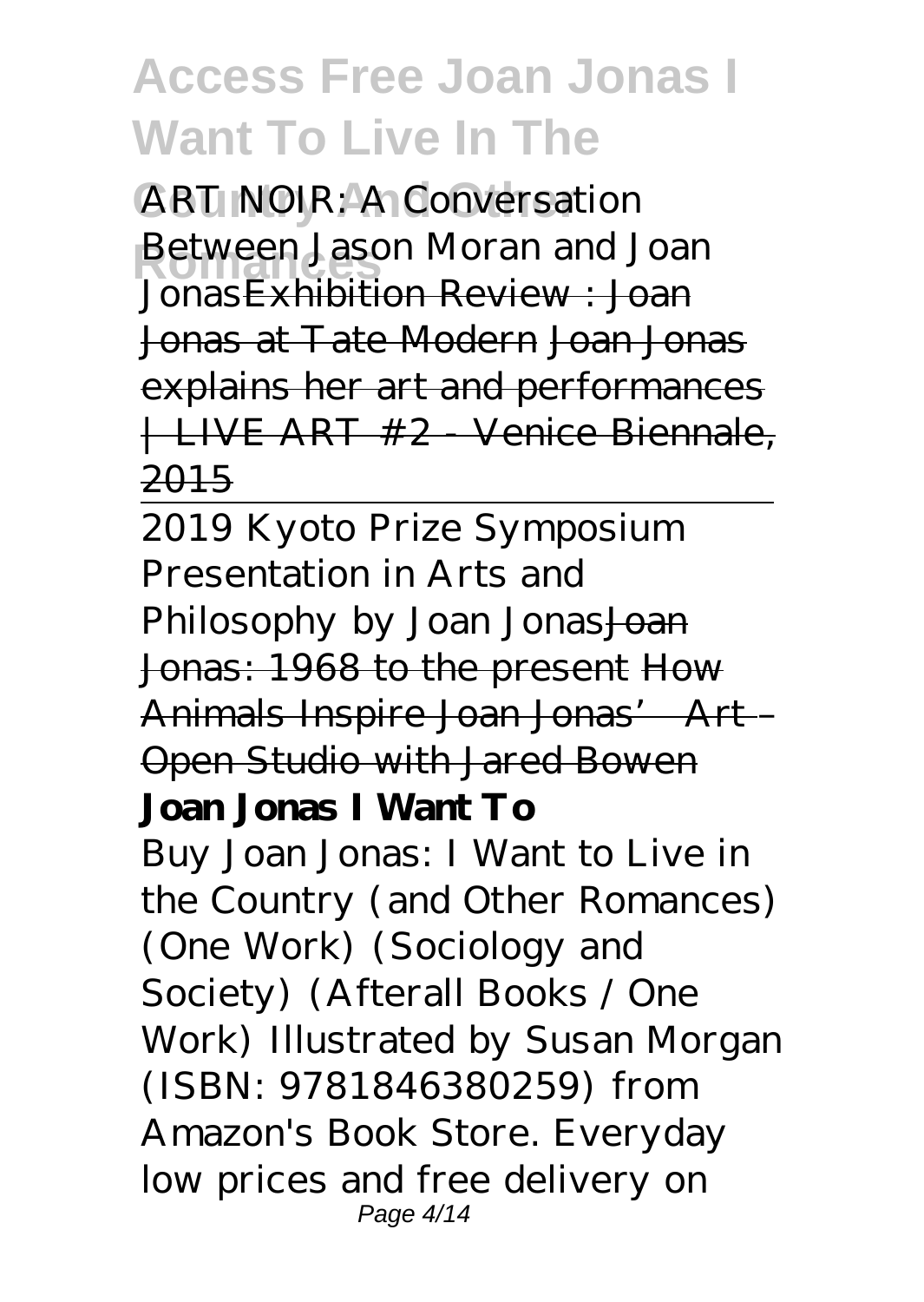### eligible orders.<sup>d</sup> Other

## **Romances Joan Jonas: I Want to Live in the Country (and Other ...**

Joan Jonas: I Want to Live in the Country And Other Romances Afterall Books / One Work: Amazon.co.uk: Susan Morgan: Books

#### **Joan Jonas: I Want to Live in the Country And Other ...**

Joan Jonas book. Read reviews from world's largest community for readers. Joan Jonas approaches video as a drawing tool, a mirror, and a framing device. ...

#### **Joan Jonas: I Want to Live in the Country by Susan Morgan** Joan Jonas. I Want to Live in the

Page 5/14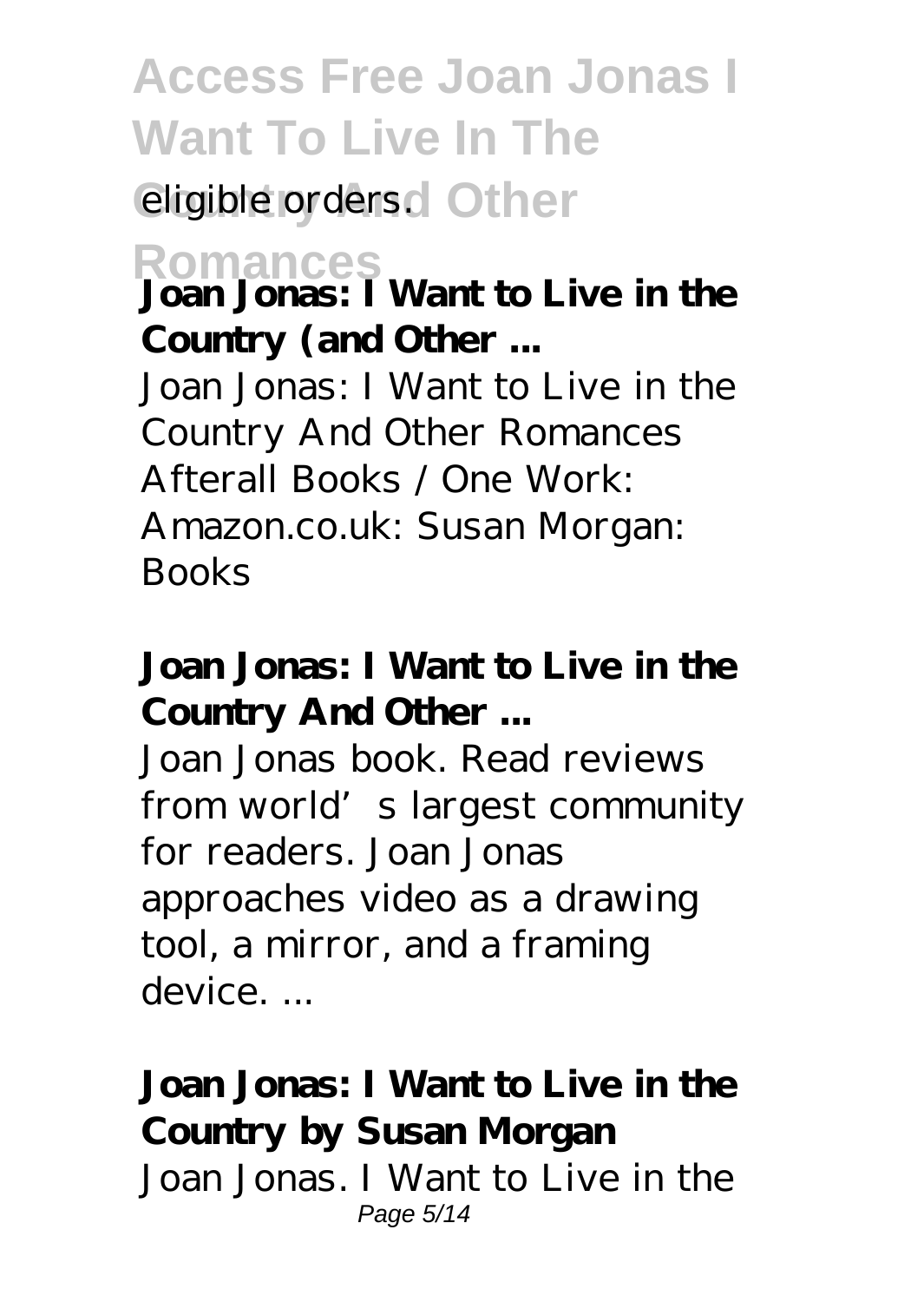Country (And Other Romances). 1976. Video (color, sound). 24:06 min. Purchase. 535.1992. © 2020 Joan Jonas. Courtesy Electronic ...

#### **Joan Jonas. I Want to Live in the Country (And Other ...**

Joan Jonas: I Want to Live in the Country (And Other Romances) Susan Morgan One Work Series. In Joan Jonas's 1976 video work I Want to Live in the Country (And Other Romances) the artist investigates a geography of displacement and irrefutable desires. The work veers constantly between two locations, the coastal landscape of rural Nova Scotia and a windowless New York City studio.

#### **Joan Jonas: I Want to Live in the** Page 6/14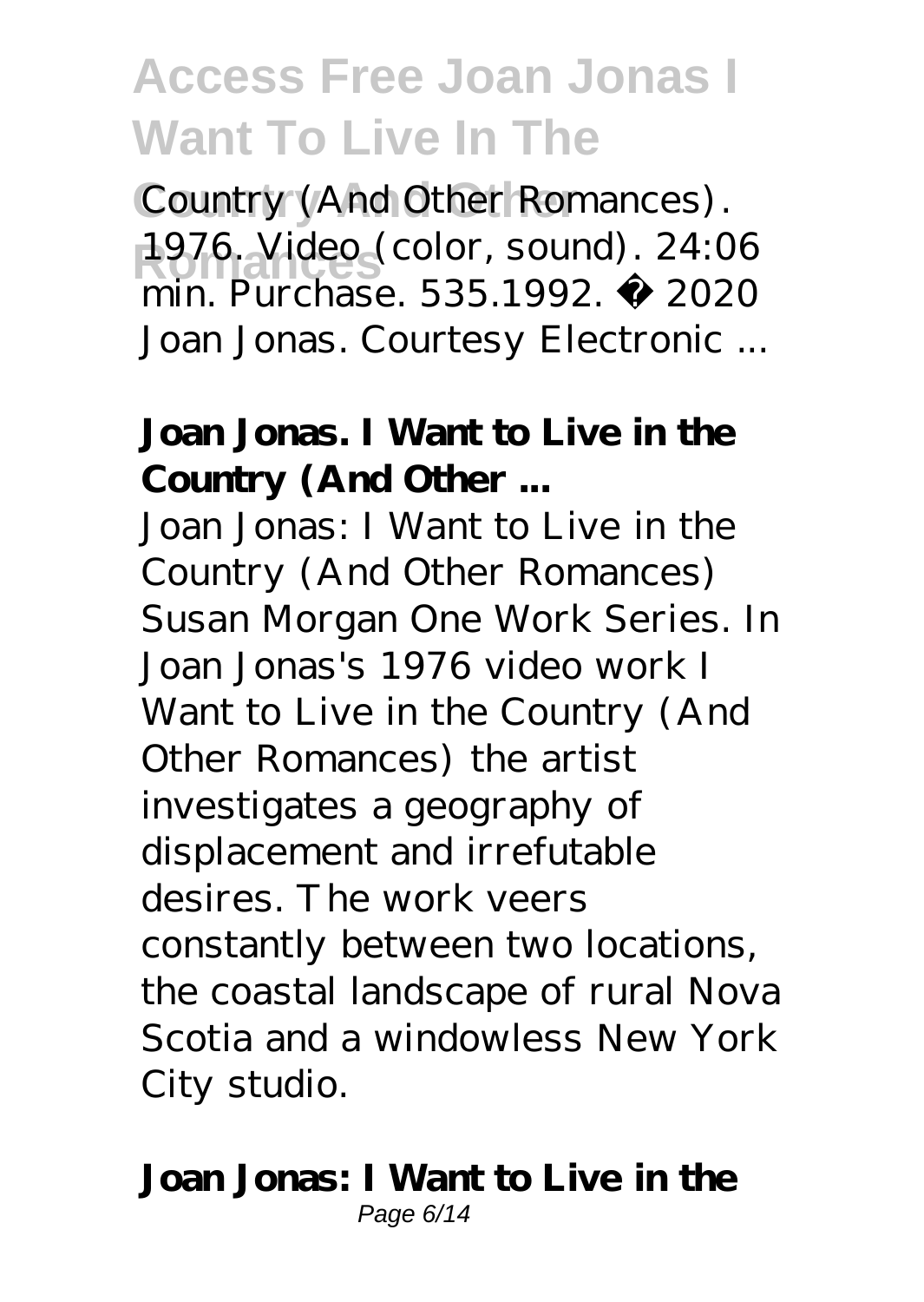**Country (And Other ...**) Joan Jonas: I Want to Live in the Country (And Other Romances) (Afterall Books / One Work) by Susan Morgan | 8 Dec 2006. 4.0 out of 5 stars 1. Paperback

#### **Amazon.co.uk: joan jonas**

Buy Joan Jonas: I Want to Live in the Country (and Other Romances) by Morgan, Susan online on Amazon.ae at best prices. Fast and free shipping free returns cash on delivery available on eligible purchase.

#### **Joan Jonas: I Want to Live in the Country (and Other ...**

Joan Jonas is an American performance artist. She was born in 1936. Although she has been making art for over fifty years, she Page 7/14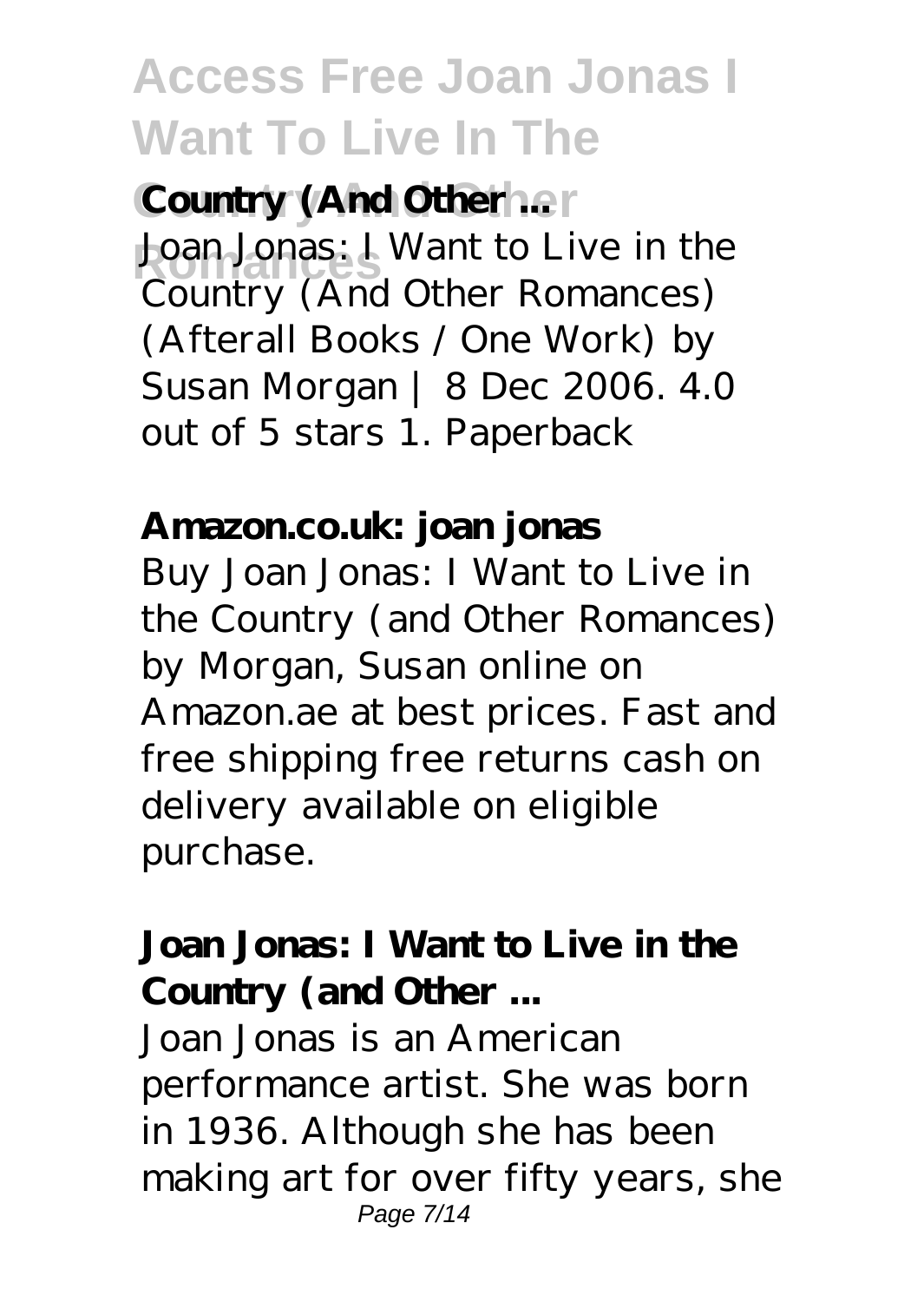is a hero to lots of younger artists **because her art is so daring and** original. Performance artists perform (or get other people to perform) an action as their art. This ...

### **Who is Joan Jonas? – Who Are They? | Tate Kids**

Joan Jonas's practice is one full of the synergy, dynamism, and constant flux that is present in life itself. There is nothing static or easily definable about this art. Jonas works as a Performance artist, but within this realm she incorporates drawing, dance, noise, video, travel, and at the same time introduces various sculptural objects, photographs, and props.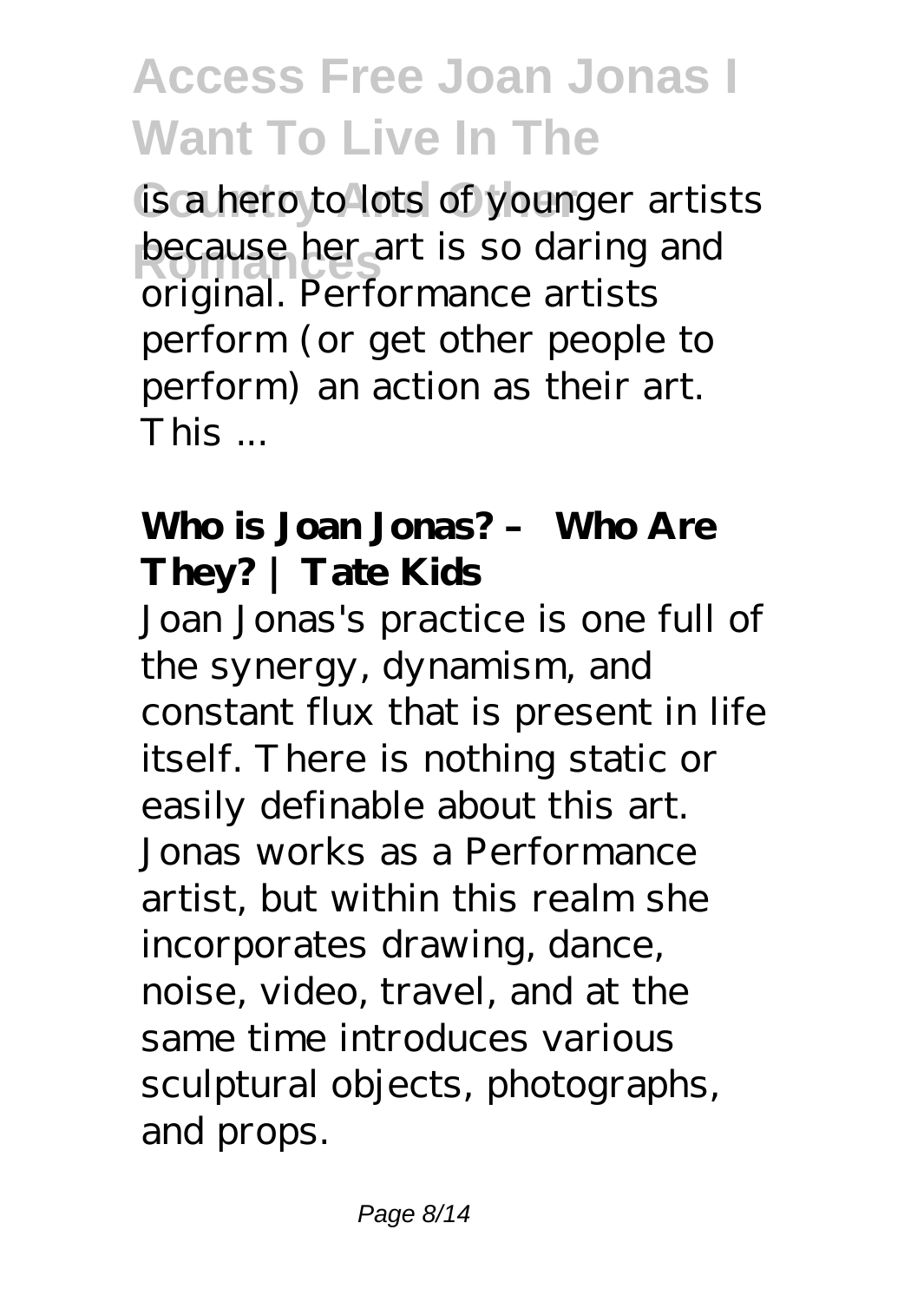### **Country And Other Joan Jonas Art, Bio, Ideas | Romances TheArtStory**

Joan Jonas: 'I often went to magic shows as a child, and the idea of magic and sleight of hand had a big effect on me' Joan Jonas talks about her multidisciplinary installation works currently on show at Tate Modern and the live performances undertaken for the 2018 Tate Live Exhibition: Ten Days Six Nights programme

#### **Joan Jonas: 'I often went to magic shows as a child, and ...**

Joan Jonas: I Want to Live in the Country (And Other Romances) In Joan Jonas's 1967 I Want to Live in the Country... she investigates a geography of displacement and desire. Susan Morgan considers how Jonas has used performance Page 9/14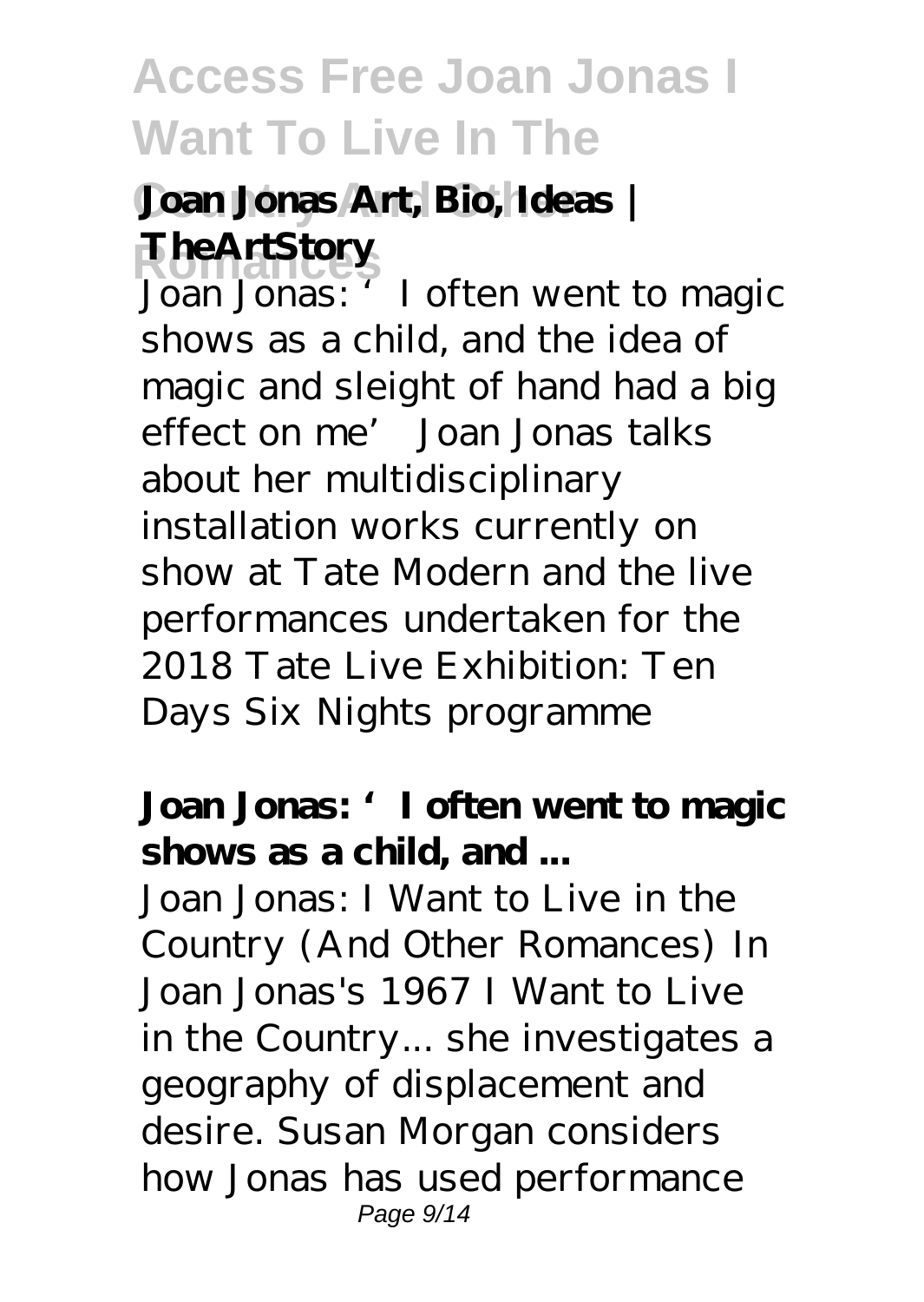and video since 1968 to explore ways of seeing and the authority of objects and gestures. Read More >

### **Joan Jonas: Images and Sounds in the Material of Time • 9 ...**

I Want to Live in the Country features two locations—the untamed landscape of Nova Scotia and a television studio in New York City—as it examines themes of loss, displacement, time, and memory through still life compositions and Super-8 footage. Jonas creates a meditation of frames within frames, monitors within monitors, overlaid with poetic musings—a murmured story of the unconscious.

#### **Joan Jonas: I Want to Live in the** Page 10/14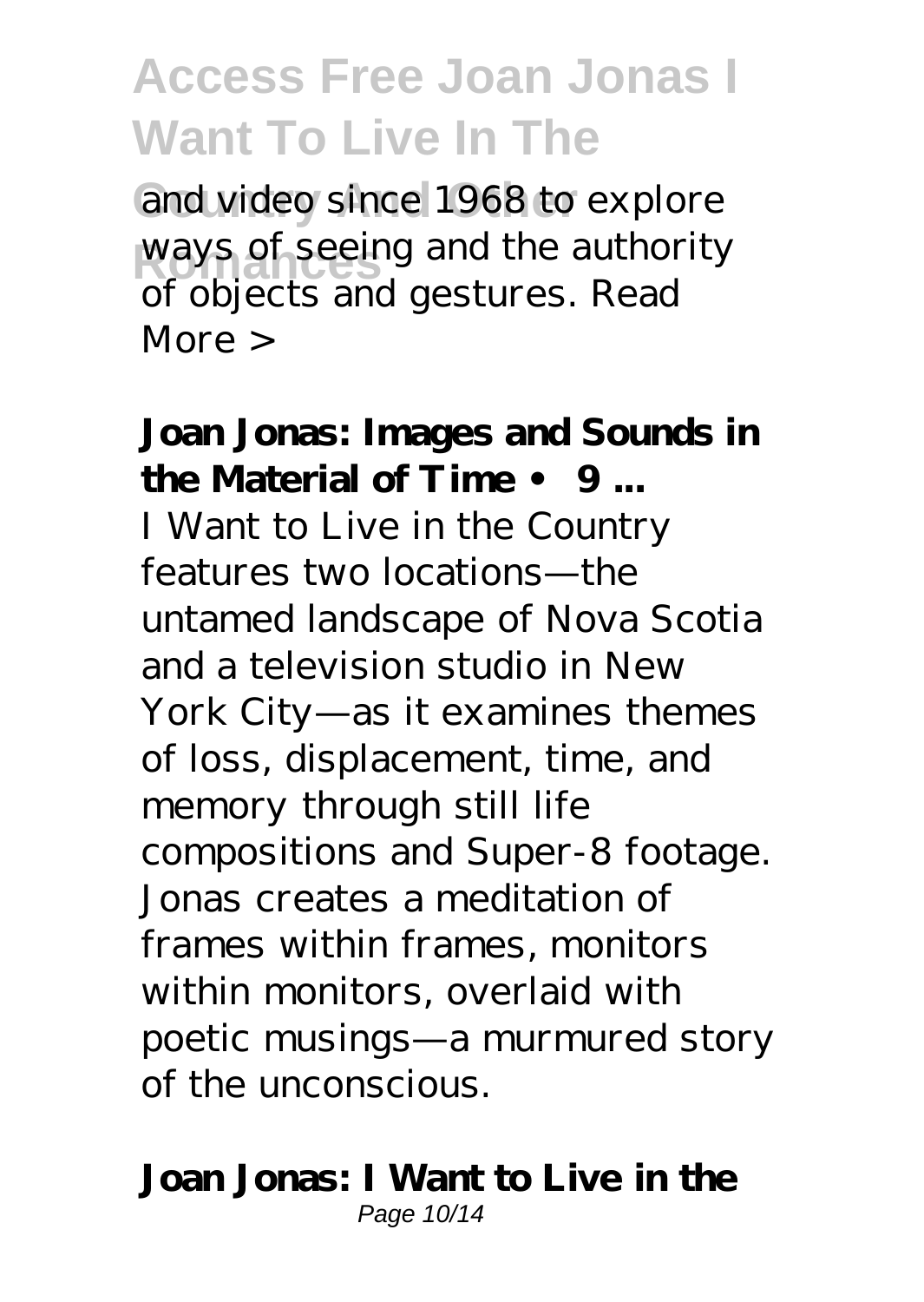**Country (and Other Romances)** Joan Jonas is an American visual artist and a pioneer of video and performance art, who is one of the most important female artists to emerge in the late 1960s and early 1970s. Jonas' projects and experiments provided the foundation on which much video performance art would be based. Her influences also extended to conceptual art, theatre, performance art and other visual media. She lives and works in New York and Nova Scotia, Canada.

#### **Joan Jonas - Wikipedia**

Joan Jonas (born July 13, 1936) is an American visual artist and a pioneer of video and performance art, who is one of the most important female artists to emerge Page 11/14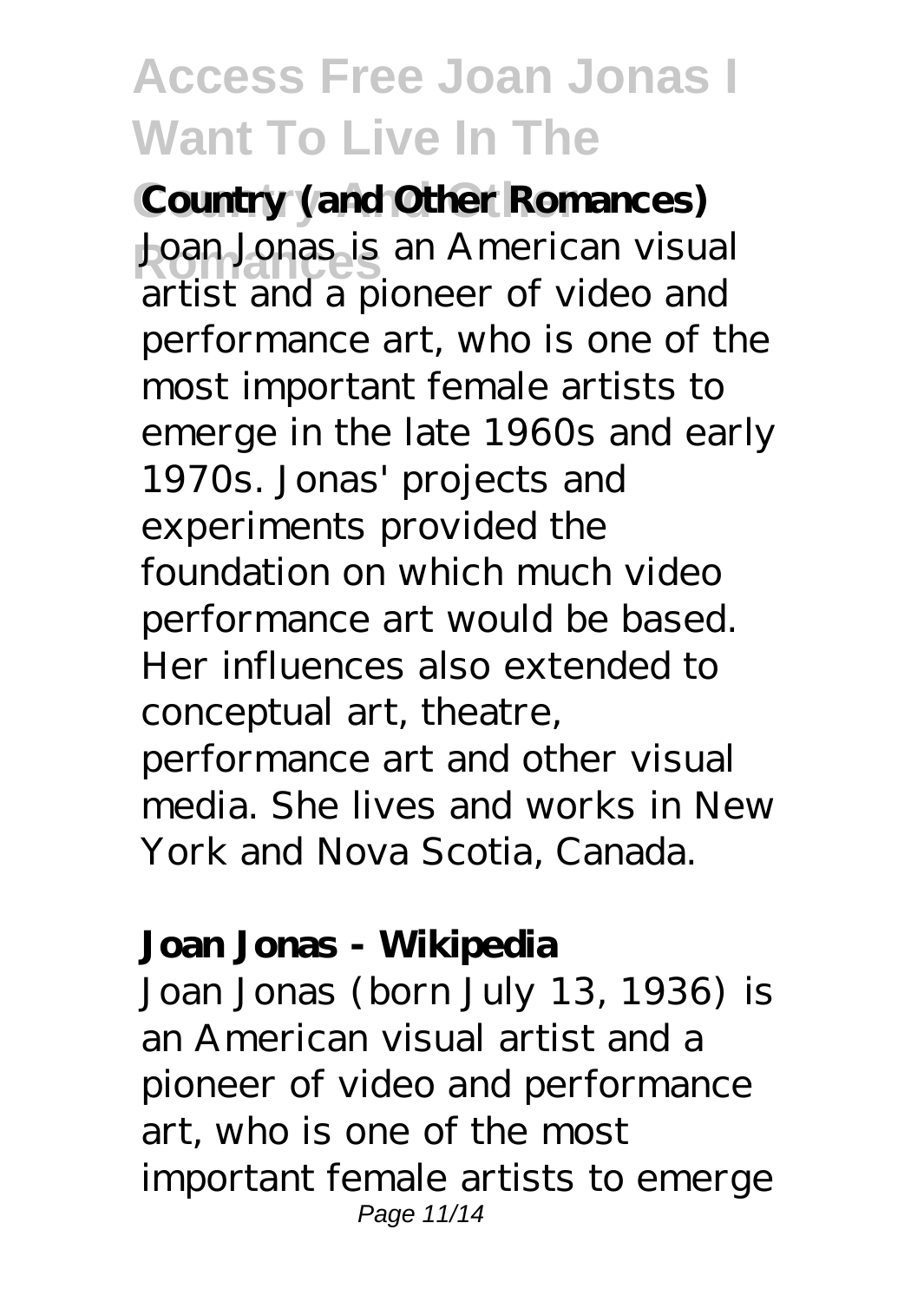in the late 1960s and early 1970s. Jonas' projects and experiments provided the foundation on which much video performance art would be based.

#### **Joan Jonas | MoMA**

Artwork page for 'I Want to Live in the Country (And Other Romances)', Joan Jonas, 1976

**'I Want to Live in the Country (And Other Romances)', Joan ...** Joan Jonas : I want to live in the country (and other romances). [Susan Morgan; Joan Jonas] -- Joan Jonas approaches video as a drawing tool, a mirror, and a framing device. Since 1968, she has used video and performance to explore ways of seeing, the rhythms of ritual, and the Page 12/14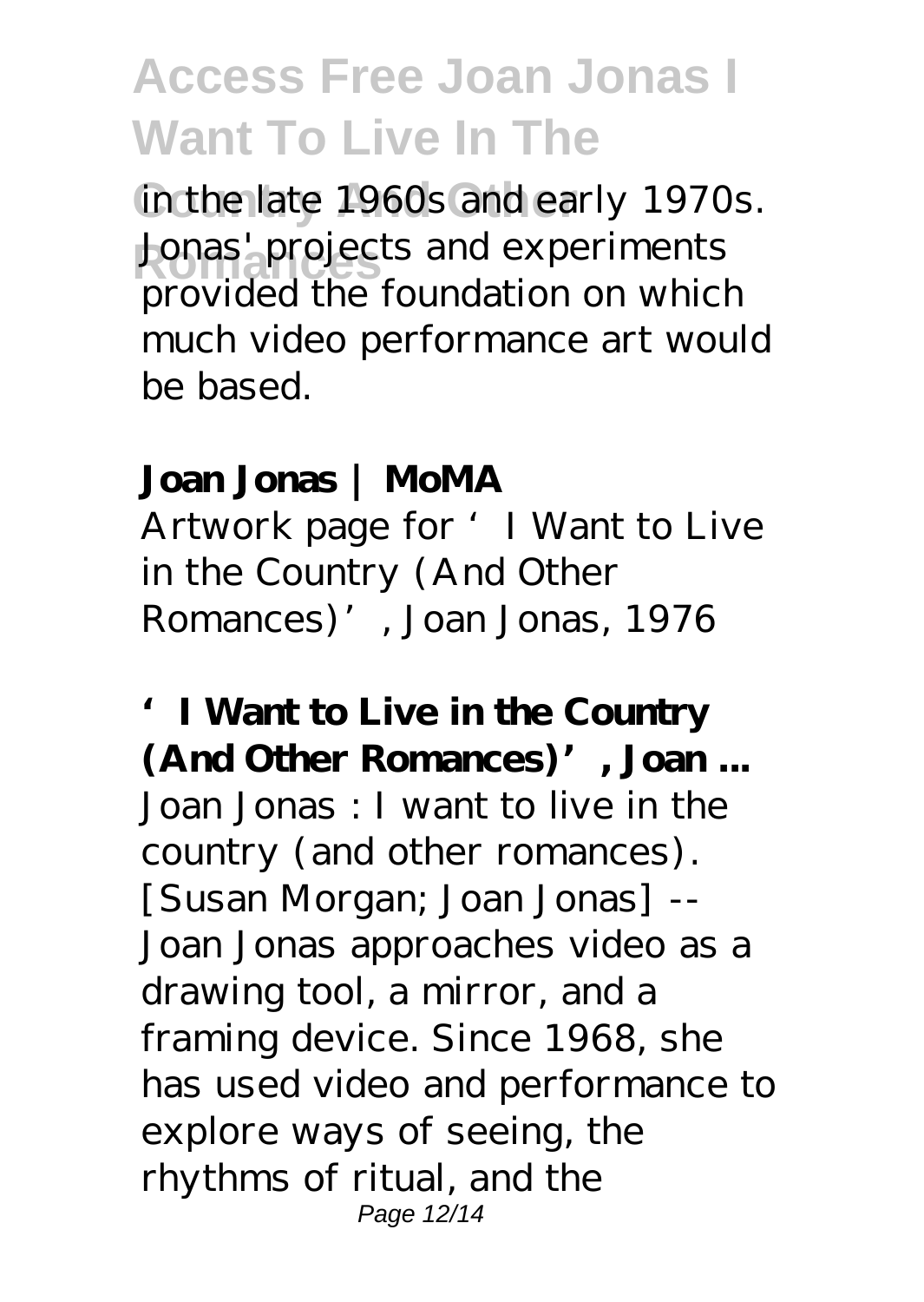## **Access Free Joan Jonas I Want To Live In The** archetypal And Other

**Romances Joan Jonas : I want to live in the country (and other ...**

Joan Jonas (b. 1936) is an American artist, who works with combinations of video, performance, installation, sculpture and drawing, often collaborating with musicians and dancers.

#### **Joan Jonas Interview: Layers of Time**

Since 1968, she has used video and performance to explore ways of seeing, the rhythms of ritual, and the archetypal authority of objects and gestures. With her influential 1976 work, I Want to Live in the Country (And Other Romances) Jonas nimbly structures an elliptical narrative Page 13/14